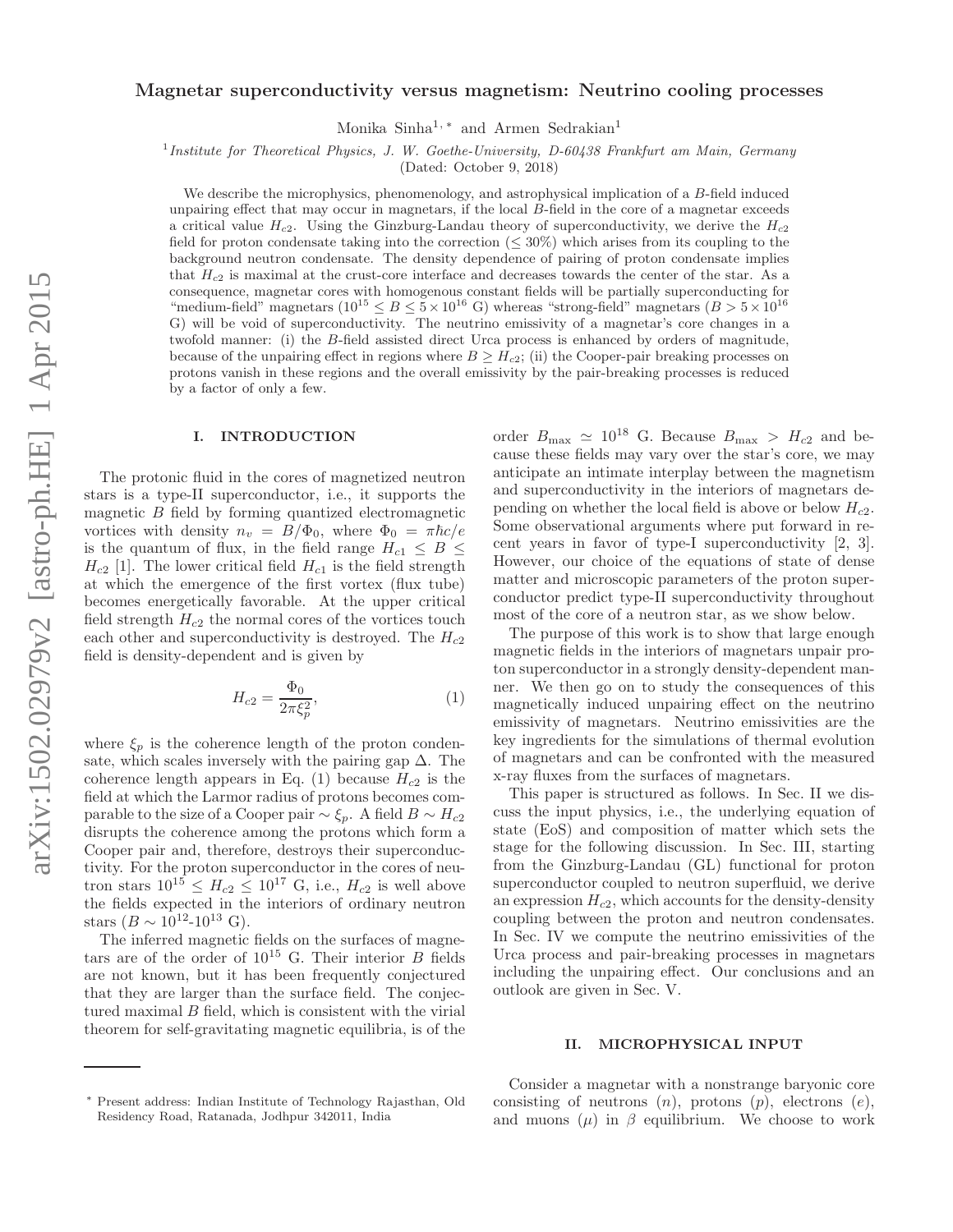with a relativistic density functional (DF) with densitydependent couplings derived in Ref. [4] to obtain the equation of state (EoS) and composition of matter in the star's core and inner crust. The latter parametrization is in excellent agreement with the nuclear phenomenology as it predicts saturation density  $n_0 = 0.152$  fm<sup>-3</sup>, binding energy per nucleon  $E/A = -16.14$  MeV, incompressibility  $K_0 = 250.90$  MeV, symmetry energy  $J = 32.30$ MeV, symmetry energy slope  $L = 51.24$  MeV, and symmetry incompressibility  $K_{sym} = -87.19$  MeV all taken at saturation density [5]. For completeness we show the EoS of baryonic matter in Fig. 1 derived from this DF. Compact star models based on this DF were constructed elsewhere [6] where it has been shown that the resulting maximum mass predicted by this EoS is well above the current observational lower limit  $2M_{\odot}$  on the maximum mass of any compact star. Strangeness in form of hyperons or deconfined two- or three-flavor quark matter may



FIG. 1. Zero-temperature equation of state of dense matter composed of neutrons, protons, electrons, and muons in  $\beta$  equilibrium derived from the relativistic DF with the parametrization of Ref. [4].

The composition of dense matter corresponding to our EoS is shown in Fig. 2, where we show the abundances of species  $n_i/n_b$ , where  $i \in n, p, e, \mu$  as a function of baryon density  $n_b$  normalized by the nuclear saturation density of the DF. The abundances of protons and electrons are equal up to the point where muons set in. The threshold value of Urca process in non-magnetized matter  $n_p/n_b \sim$ 0.11 is reached at the density  $n \approx 3n_0$ . The composition of matter itself will be affected by a strong B field, when electromagnetic interactions become of the order of the nuclear scale set by the Fermi energies of the constituents. However, below the field values  $10^{18}$  G the abundances of



FIG. 2. (Color online) Dependence of particle abundances  $n_i/n_b, i \in n, p, e, \mu$  on the net baryon density  $n_b$  in units of saturation density  $n_0 = 0.152$  fm<sup>-3</sup>. The vertical line shows the approximate Urca threshold  $Y_{Urca} = 0.11$  for proton fraction.

baryons for non-zero  $B$  are indistinguishable from those in the  $B = 0$  case (see Ref. [7] and references therein).

The pairing channels in neutron star matter correspond to the attractive most dominant phase-shifts at given density or energy of nucleons (for a review see, e.g., Ref. [8]). Low density neutron matter in the crust of compact stars pairs in the  ${}^{1}S_{0}$  channel; above the saturation density the neutron fraction is large enough (and energies are high enough) to render the S-wave interaction repulsive. The dominant pairing at these densities is in the  ${}^{3}P_{2}$ - ${}^{3}F_{2}$  channel. Protons are in the continuum in the fluid core of the star and are much less abundant than neutrons, therefore their energies are low enough to favor the  ${}^{1}S_{0}$  pairing. The pairing gaps in these dominant channels adopted from Refs. [9] are shown in Fig. 3. The formulas which fit these gaps are listed in the Appendix. At asymptotically high densities pairing of protons in the  ${}^{3}P_{2}$ - ${}^{3}F_{2}$  channel may occur. In the exceptional models where matter is nearly isospin symmetrical at high densities, spin-one, isospin-zero pairing in the  ${}^3D_2$  channel may become the dominant one [10]. Examples of such models are those which feature kaon condensates. Below we do not consider proton P-wave pairing or neutronproton D-wave pairing.

# III. GINZBURG-LANDAU THEORY OF  $H_{c2}$  IN DENSE MATTER

Type-II superconductivity is characterized by the GL parameter,  $\kappa = \delta_L/\xi_p$ , where  $\delta_L$  is the London penetra-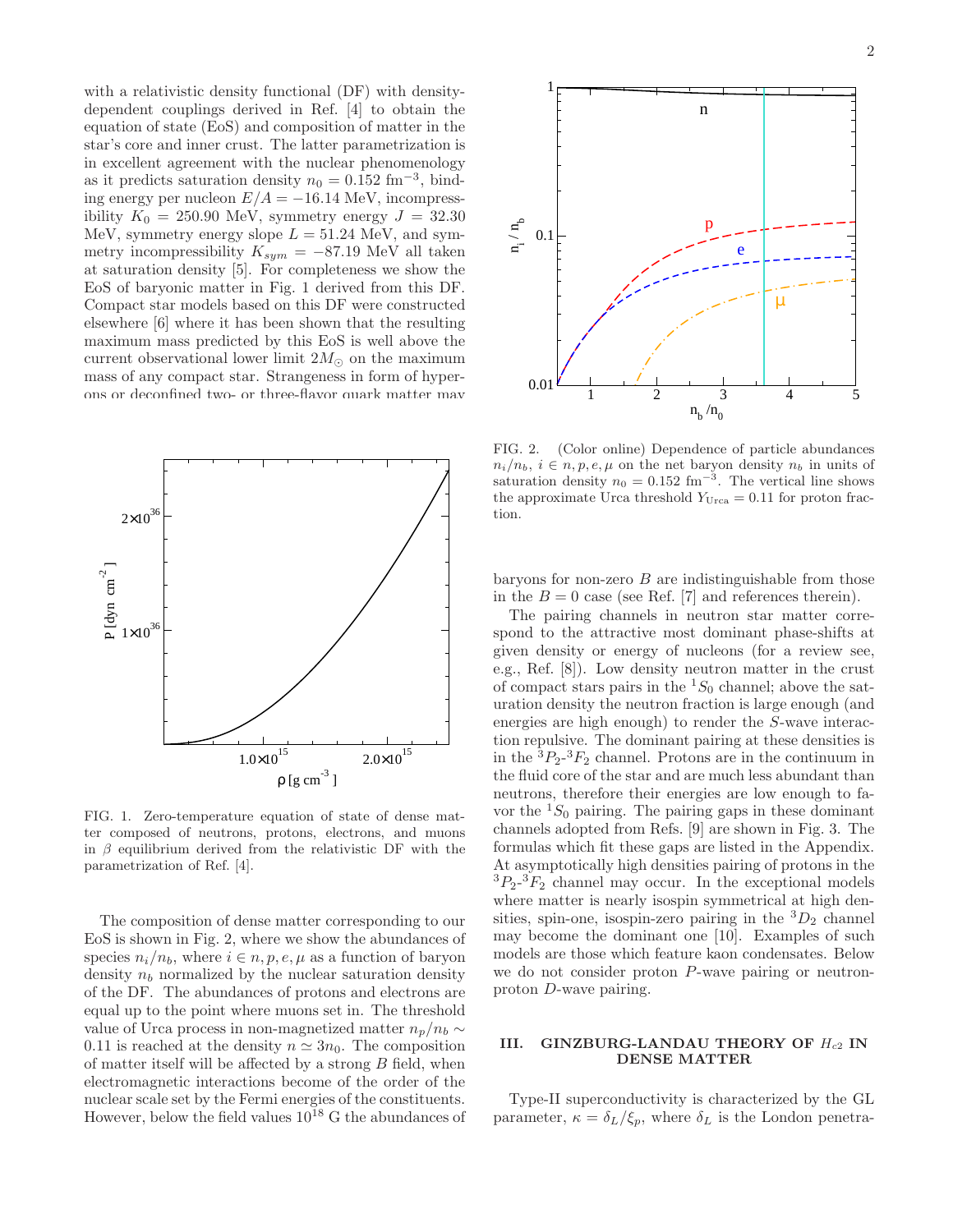

FIG. 3. (Color online) Dependence of S- and P-wave pairing gaps of neutrons (dash-dotted and solid lines) and of S-wave protons (dashed line) on their respective Fermi momenta.

tion depth of the B field in a superconductor, having the range

$$
\frac{1}{\sqrt{2}} < \kappa < \infty. \tag{2}
$$

The critical value  $\kappa_c = 1/\sqrt{2} = 0.7071$  separates the domains of type-I and type-II superconductivity.

The magnetic field is confined to electromagnetic vortices for field values between the lower  $H_{c1}$  and upper  $H_{c2}$ critical fields. If the B field is lager than  $H_{c2}$  it unpairs the Cooper pairs and the material makes a transition to the normal state. The phase transition from superconducting to the normal state in the vicinity of  $H_{c2}$  can be described in terms of the GL theory, because the superconducting order parameter is small. Note that in the vicinity of  $H_{c2}$  the superconducting order parameter is small because of the large  $B$  field and the GL expansion is valid not only near the critical temperature  $T_c$ , but in the entire temperature range  $0 \leq T \leq T_c$ .

We start by writing down the GL functional for a superfluid neutron and superconducting proton mixture

$$
F[\phi,\psi] = F_n[\phi] + \alpha \tau |\psi|^2 + \frac{b}{2} |\psi|^4 + b' |\psi|^2 |\phi|^2
$$

$$
+ \frac{1}{4m_p} \left| \left( -i\hbar \nabla - \frac{2e}{c} \mathbf{A} \right) \psi \right|^2 + \frac{B^2}{8\pi}, \qquad (3)
$$

where  $\psi$  and  $\phi$  are the proton and neutron condensate wave-functions,  $m_p$  is the proton mass,  $\tau = (T - T_{cp})/T_{cp}$ , where  $T_{cp}$  is the critical temperature of superconducting phase transition of protons. Here  $\alpha$  and b are the coefficients of the GL expansion for the proton condensate, b'

describes the density-density coupling between the neutron and proton condensates. This type of GL functional was analyzed initially to study the current-current coupling between the neutron and proton condensates [11] (the entrainment effect, see Ref. [12]). More recent study of Ref. [3] discusses the density-density coupling between the neutron and proton condensates and provides the relevant microscopic expressions for the coefficient of the GL functional. The effective vector potential can be decomposed as  $A = A_{em} + A_{ent}$ , where the first term is the ordinary vector potential of electromagnetism with  $B = \nabla \times A$ . The second term is the "entrainment" vector potential  $\mathbf{A}_{ent} = (\hbar c/e)[(m_p^* - m_p)/m_p] \nabla \phi$ , where  $m_p^*$  is the proton effective mass, see Ref. [11]. The entrainment effect describes the current-current coupling between the neutron and proton condensates.

The explicit form of the contribution of the neutron condensate to the GL functional,  $F_n[\phi]$ , is not required in the following.

The minimization of the GL functional with respect to  $\psi^*$ , i. e.,  $\delta F[\phi, \psi]/\delta \psi^* = 0$  gives

$$
\frac{1}{4m_p} \left( -i\hbar \nabla - \frac{2e}{c} \mathbf{A} \right)^2 \psi + \alpha \tau \psi + b |\psi|^2 \psi + b' |\phi|^2 \psi = 0.
$$
\n(4)

The equilibrium value of the condensate is given by the solution of Eq. (4)

$$
\psi(\alpha \tau + b|\psi|^2 + b'|\phi|^2) = 0,
$$
\n(5)

from which we obtain the two possible equilibrium solutions

$$
\psi = 0, \qquad T > T_c, \qquad (6)
$$

$$
|\psi|^2 = -\frac{1}{b}(\alpha \tau + b'|\phi|^2), \quad T \le T_c.
$$
 (7)

The variation of the GL functional with respect to the electromagnetic vector potential  $\delta F[\phi, \psi]/\delta A = 0$  gives

$$
\frac{c}{4\pi} \nabla \times \nabla \times A = \mathbf{j}, \tag{8}
$$

where

$$
\mathbf{j} = -\frac{i\hbar e}{m} \left( \psi^* \nabla \psi - \psi \nabla \psi^* \right) - \frac{4e^2}{mc} |\psi|^2 (\mathbf{A}_{em} + 2\mathbf{A}_{ent})
$$
\n(9)

is the proton super-current. It contains the conventional electromagnetic current  $\propto \nabla \psi$  as well as the entrainment current  $\propto A_{\text{ent}} \propto \nabla \phi$ .

Equations  $(4)$ ,  $(8)$ , and  $(9)$  constitute the GL equations in their most general form. To derive the value of the upper critical field  $H_{c2}$  it is sufficient to keep only the linear in  $\psi$  terms in the GL equations above. To this order Eq. (9) reduces to

$$
\nabla \times \nabla \times A = 0 + O(|\psi|^2). \tag{10}
$$

Furthermore, because  $\nabla \times A_{\text{ent}} = 0$  identically (except at the singular points where the neutron vortices are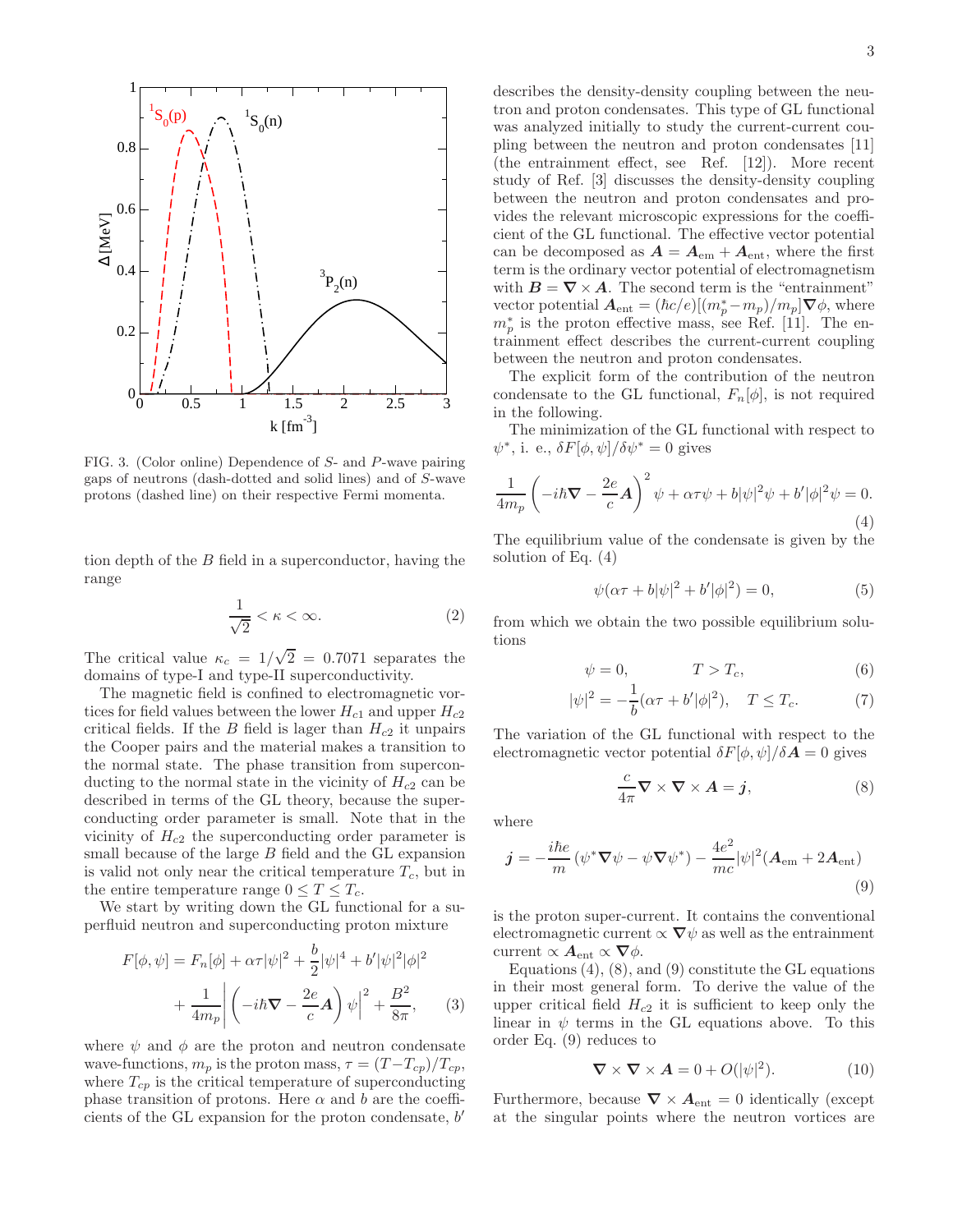located), we can make the replacement  $A \rightarrow A_{em}$  in Eq. (10). The small-scale (local) magnetic field is homogenous, therefore the corresponding vector potential  $A_{\rm em}$  is linear in coordinates. We choose  $A_{\rm em}$  along one of the directions of the Cartesian system of coordinates, say z direction, without loss of generality. Assume that the B field is in the y direction. Then,  $\psi = \psi(x)$  only. To linear order in  $\psi$  the solution of Eq. (5) is  $A_{em} = Bx$ . Substituting this into the first GL equation (4) one finds

$$
-\psi'' + \frac{4\pi^2}{\Phi_0^2} B^2 x^2 \psi = -\frac{4m_p}{\hbar^2} \left( \alpha \tau + b' |\phi|^2 \right) \psi + O(|\psi|^2). \tag{11}
$$

The mathematical form of this equation is that of the harmonic oscillator, therefore, its solutions is read off as

$$
-\frac{4m_p}{\hbar^2} \left(\alpha \tau + b' |\phi|^2\right) = \left(n + \frac{1}{2}\right) \frac{4\pi B}{\Phi_0}.\tag{12}
$$

We are interested in the strongest field for which solutions with  $\psi \neq 0$  are still possible. This is the case  $n = 0$ in Eq. (12) which identifies the critical field  $B = H_{c2}$ . Consequently

$$
H_{c2} = \frac{\Phi_0}{2\pi} \left[ -\frac{4m_p}{\hbar^2} \left( \alpha \tau + b' |\phi|^2 \right) \right]
$$

$$
= \frac{\Phi_0}{2\pi \xi_p^2} \left[ 1 + \frac{|b'||\phi|^2}{\alpha |\tau|} \right],
$$
(13)

where we used the relation  $(m_p|\alpha\tau|)^{1/2} = \hbar/2\xi_p$  and the fact that  $b' < 0$ , see below. If  $b' = 0$  Eq. (13) reduces to the standard result [13]. To evaluate the correction to the critical field note that  $|\alpha \tau| = |\psi_0|^2 b$  and, therefore,  $(b'|\phi|^2/\alpha\tau) = (n_n/n_p)(|b'|/|b|).$ 

The coefficient  $b'$  which takes into account beyond mean-field coupling between the neutron and proton condensates was computed by Alford *et al.* [3] in  $\beta$ equilibrated, charge-neutral nuclear matter diagrammatically. They also provide the mean-field expression for b. Using their results we find that

$$
\frac{n_n}{n_p} \frac{|b'|}{|b|} = \frac{27\pi^2}{4} G_{np} \frac{n_n^2}{\mu_p^2 \mu_n^2} \frac{\Delta_p^2}{m_p k_{F_p}},\tag{14}
$$

where we used the value of b' valid in the regime  $\Delta_p \ll \mu_p$ and  $\Delta_n \ll \mu_n$  and  $T \to 0$  and the value of parameter  $G_{np} = 10^{-5}$  MeV<sup>-2</sup> [3]. Note that close to the critical temperature  $T_c$  alternative expressions provided by Alford *et al.* [3] should be used. The correction in Eq.  $(13)$ owing to the coupling between the neutron and proton condensates is  $\leq 30\%$ ; it is small because the coupling between the condensates arises only via fluctuations which vanish in the ground state. The main uncertainty in Eq. (14) is the contact pairing interaction in the isosinglet channel  $G_{np}$ ; its value quoted above should be viewed as an order of magnitude estimate. An additional uncertainty arises from the not well-known value of the gap in the proton spectrum  $\Delta_p$  which may vary by a factor of few.



FIG. 4. (Color online) Upper panel: Dependence of pairing gaps for neutrons ( ${}^{1}S_{0}$  and  ${}^{3}P_{2}$  channels) and for protons ( ${}^{1}S_{0}$ channel) on baryonic density in units of nuclear saturation density. Lower panel: Dependence of the critical unpairing field  $H_{c2}$  on baryonic density with account for the coupling between the neutron and proton condensates (full line) and without (dashed line).

The analogy between Eq. (11) and the one describing harmonic oscillator in quantum mechanics can be exploited further to write down the most-general "harmonic oscillator" type solution of Eq. (11), which describes a vortex in the  $x-y$  plane (with the field directed in the z direction). The corresponding wavefunction can be written as

$$
\psi(x,y) = \sum_{n=-\infty}^{\infty} C_n \exp[-\kappa B(x - k/\kappa B)^2/2 + iky],
$$
 (15)

where the coefficient  $C_n$  and k depend on the type of the proton vortex lattice. Assuming triangular lattice one finds  $k = \kappa (\pi \sqrt{3})^{1/2}$  and the set of condition  $C_{n+4} = C_n$ ,  $C_0 = C_1 = C$ ,  $C_2 = C_3 = -C$ , where C is given by the normalization of the wave-function to the density of condensate.

Table I lists the key parameters of the proton superconductor for a range of densities corresponding to the star's fluid core. The coherence length has a minimum, which reflects the density dependence of the gap  $(\xi_p \propto \Delta^{-2})$ . Because  $H_{c2}$  scales inversely with  $\xi_p^2$ , the critical field has a maximum, with  $\max_{c} H_{c2} = 7.37 \times 10^{16}$  G at  $n_b = 0.7n_0$ in our setup. The London penetration depth scales as the root of inverse proton density, therefore it decreases as the density increases. This has the consequence that the GL parameter drops below the critical value  $\kappa_c$  and the proton superconductor becomes type-I. However, this oc-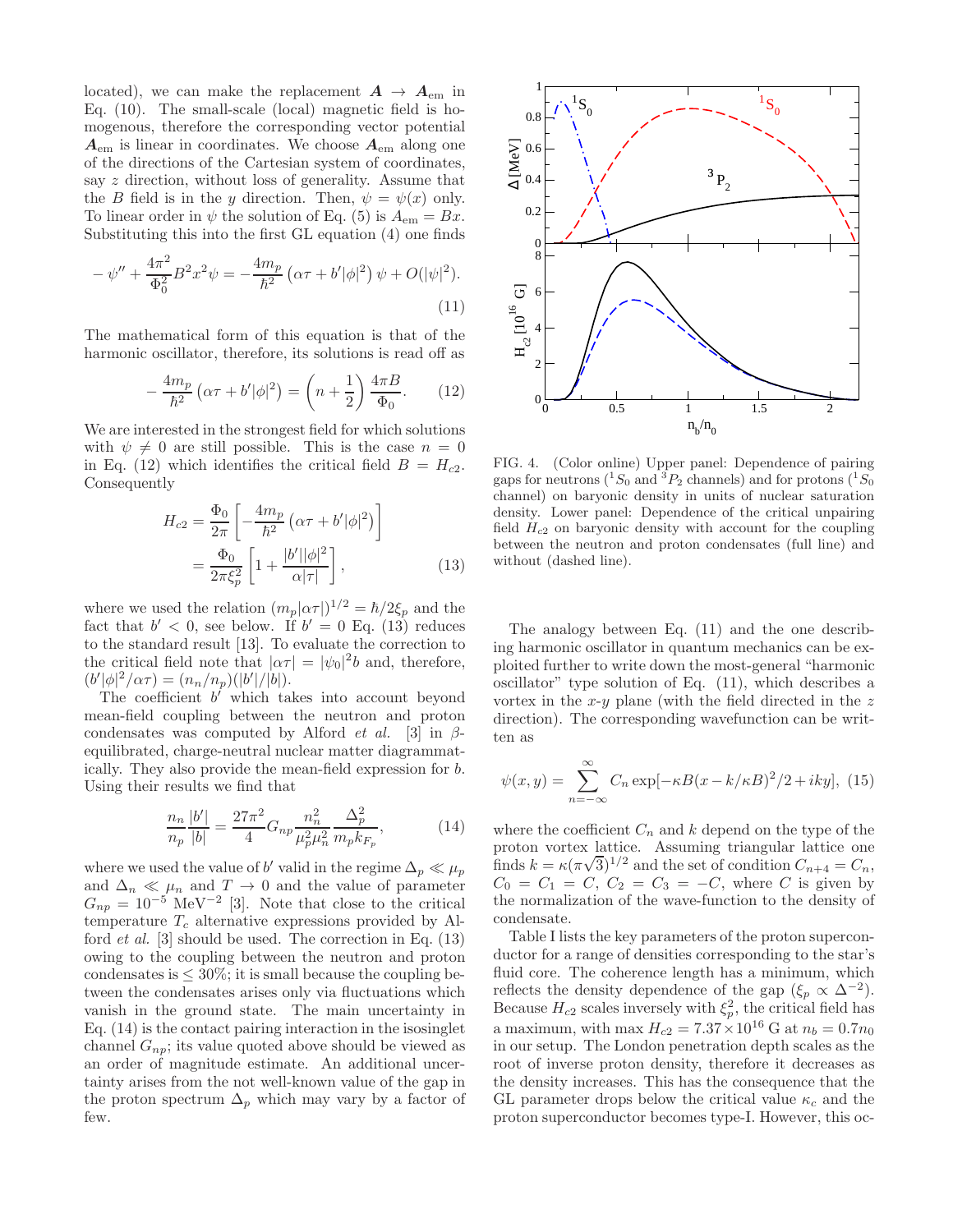$n_b/n_0$   $k_{Fp}$   $\Delta_p$   $m_p^*/m_p$   $\xi_p$   $\delta_L$   $\kappa$   $H_{c2}$ 

| $0.140 \quad 0.12 \quad 0.02$ |           | 0.93 | 76.1       | 929.2 12.2 0.06 |       |       |
|-------------------------------|-----------|------|------------|-----------------|-------|-------|
| $0.300 \quad 0.20 \quad 0.24$ |           | 0.89 | 11.9       | 425.0 35.6 3.15 |       |       |
| $0.500 \quad 0.28 \quad 0.55$ |           | 0.85 | 8.0        | 238.6 29.8 7.37 |       |       |
| $0.700$ $0.36$ $0.76$         |           | 0.81 | 7.8        | 161.1 20.6 7.08 |       |       |
| $0.900 \quad 0.44 \quad 0.85$ |           | 0.78 | 8.7        | 119.5 13.7 5.15 |       |       |
| 1.100 0.51 0.86               |           | 0.76 | 10.4       | 93.9            | 9.1   | 3.39  |
| 1.300 0.58 0.81               |           | 0.74 | 13.0       | 75.2            | 5.8   | -2.06 |
| 1.500 0.67 0.73               |           | 0.71 | 17.0       | 61.0            | 3.6   | 1.18  |
| 1.700 0.74 0.62               |           | 0.70 | 22.8       | 51.2            | 2.2   | 0.64  |
| 1.900 0.81 0.45               |           | 0.68 | 35.0       | 44.3            | 1.3   | 0.27  |
| 2.100                         | 0.88 0.16 | 0.67 | 106.4 39.2 |                 | (1.4) | 0.03  |

TABLE I. Microscopic parameters of proton superconductor and the upper critical field for unpairing  $H_{c2}$  for a range of matter densities.

curs only in the high-density end of the proton superconductivity domain and should be relevant only for compact stars with central densities exceeding this value.

Figure 4 (upper panel) displays the dependence of pairing gaps on baryon density for the composition of matter implied by our chosen EoS. (Note that gaps displayed in Fig. 3 as functions of Fermi momenta of particles are EoS independent, whereas those in Fig. 4 are specific to our EoS). The dependence of the  $H_{c2}$  field on density is shown in Fig. 4 (lower panel). It is seen that magnetars with interior fields with  $B \leq \max H_{c2} \simeq 7.37 \times 10^{16}$  G will be partially superconducting, which means that regions where  $B < H_{c2}$  will be superconducting whereas the regions where  $B > H_{c2}$  are not. Clearly, magnetars with  $B > \max H_{c2}$  will be fully non-superconducting. The maximum of  $H_{c2}$  is attained close to the crust-core interface (corresponding to  $n_b = 0.5n_0$ ). This implies that for partially superconducting magnetars with  $B < \max H_{c2}$ the unpairing by the magnetic field will remove proton superconductivity in the inner core, whereas the outer core could be still superconducting provided the B field is approximately homogeneous and constant in the fluid core of the star. This is a reasonable assumption, because the density gradients are small in the fluid core.

## IV. NEUTRINO EMISSIVITY OF MAGNETAR CORES

This section studies the implications of the unpairing effect, discussed in the previous section, on the neutrino emission processes from dense matter in magnetars. We focus below on the neutrino emission processes which are dominant below the critical temperature  $T_{cp}$  of proton superconductivity, specifically the B field assisted Urca and the pair-breaking processes. The implications of the un-

pairing effect for processes such as the modified Urca process and the modified bremsstrahlung process are analogous to those for the direct Urca process and the implementations in numerical codes should be straightforward.

#### A. Direct Urca process

The direct Urca process is kinematically allowed only above the threshold  $Y_{U_{\text{Tca}}}=n_p/n_b > 11\%$  in ordinary low-field compact stars, because for low proton concentrations the energy and momentum conservation cannot be fulfilled simultaneously [14]. Strong B fields change the phase-space of baryons. As a consequence, the direct Urca process is allowed even below the threshold  $Y_{U_{\text{Tca}}}$  [15, 16]. To characterize the kinematics of the Urca process in a B field it is convenient to introduce the parameter [16]

$$
x = \frac{k_{Fn}^2 - (k_{Fe} + k_{Fp})^2}{k_{Fn}^2} N_{Fp}^{2/3}
$$
 (16)

where  $N_{Fp} = k_{Fp}^2/2|e|B$  is the number of Landau levels populated by protons. Thus, for  $x > 0$  the Urca process is forbidden in the low-field limit, but can become operative in strong magnetic fields.

If, under such conditions, the Urca process operates at a fraction of its strength, it can still be an important factor in cooling the star's core, because other processes are by orders of magnitude weaker. For  $x < 0$  the Urca process is allowed and the role of the magnetic field is to induce "de Haas–van Alfven" type oscillations in the emissivity of this process as a function of B field.

The second effect of the strong magnetic field on the Urca process (not discussed so far) is the effect of unpairing of the proton superconductor by the field. Proton and neutron pairings restrict the phase space available for the process and, as a consequence, the rate of the direct Urca process is suppressed. This suppression at asymptotically low temperatures is given simply by an exponential quenching factor  $\exp(-\Delta/T)$  for each participating nucleon, where  $\Delta$  is the relevant pairing gap, T is the temperature (more accurate treatments are given, e.g., in Ref. [17]). As outlined in Sec. III, large B fields unpair the proton superconductor, therefore the suppression of the Urca neutrino emission due to the gap in proton quasiparticle spectrum will be absent, i.e., only neutron pairing will contribute to the suppression. Because the gap for neutrons in the P-wave channel is smaller than the one in the S-wave channel for protons (see Fig. 4), the onset of suppression will strongly deviate from the one expected in the case of superconducting protons.

We now illustrate these qualitative arguments by numerical examples. In our setup the proton fraction remains below  $Y_{U_{\text{rca}}}$  in the density range where proton  $S$ wave superconductivity exists, i.e., densities  $n \leq 3n_0$ , therefore we explore first the domain  $x > 0$ , where Urca process is forbidden in the zero-field limit.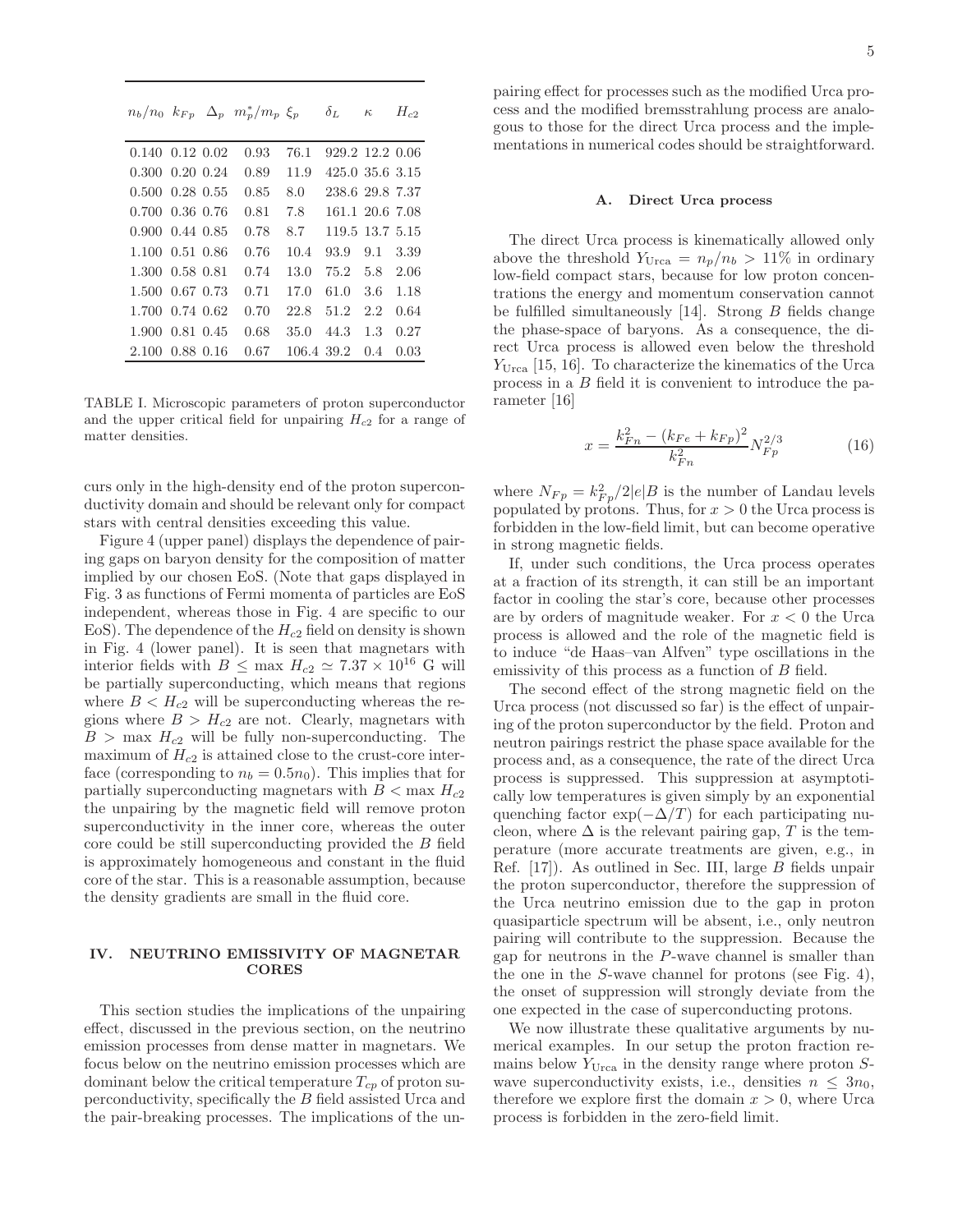

FIG. 5. (Color online) The emissivity of the Urca process in the forbidden region  $(x > 0)$  in units of the zero-field emissivity  $\epsilon_0$  at fixed density  $n = n_0$  for temperatures  $T = 0.01$  and 0.1 MeV. The Urca emissivity is shown for the cases of (a) normal matter (dotted line), (b) paired neutrons and normal protons (dashed lines) and (c) paired neutrons and protons (dashed-dotted lines). However the case (c) cannot be realized because of the unpairing effect for all the plotted values of  $B > H_{c2} = 16.57$ . Note that for fixed density the scaling of the kinematical factor  $x$  along the  $B$ -axis is given through its dependence on the number of Landau levels, i.e.,  $x \propto N_{Fp}^{2/3} \propto B^{-2/3}.$ 

The Urca emissivity for  $B \neq 0$  is written as [16]

$$
\epsilon^{\text{Urca}} = \frac{457\pi G_F^2}{10080} (1 + 3g_A^2) m_n^* m_p^* \mu_e T^6 \mathcal{R} \mathcal{S}_n \mathcal{S}_p. \tag{17}
$$

where  $G_F$  is the Fermi coupling constant,  $g_A$  is the axialvector coupling,  $m_{n/p}^*$  are the effective masses of neutron and proton,  $\mu_e$  is the chemical potential of electrons,  $R$  function encodes modifications due to the field and  $S_{n/p} = \exp(-\Delta_{n/p}/T)$  are the suppression factors arising owing to the pairing of neutrons  $(n)$  and protons  $(p)$ . The quenching of proton superconductivity implies  $S_p = 1$  in Eq. (17). To model the function  $\mathcal R$  in the forbidden region we use an approximate polynomial fit to the functions shown in Fig. 1 of Ref. [16], which is given by  $\log_{10} R =$  $-0.35942 - 0.506418x + 0.0130305x^2 - 0.00140399x^3$ . In the allowed domain we use the fit formula [16]

$$
\mathcal{R} = 1 - \frac{\cos \phi}{0.5816 + |x|^{1.192}}\tag{18}
$$

where  $\phi \equiv (1.211 + 0.4823|x| + 0.8453|x|^{2.533})/(1 +$  $1.438|x|^{1.209}$ ) which is valid in the range  $-20 \le x \le 0$ and  $N_{F_p} \to \infty$ . Figure 5 displays the neutrino emissivity via the Urca process in the forbidden region as a function of the B field at fixed density  $(n = n_0)$  and two



FIG. 6. The emissivity of the Urca process in the allowed region  $(x < 0)$  in units of the zero-field emissivity  $\epsilon_0$  at fixed density  $n = 1.5 n_0$  for temperature  $T = 0.1$  MeV. The magnitude of proton and neutron gaps are  $\Delta_p = 0.73$  MeV and  $\Delta_n = 0.28$  MeV. The emissivity is shown in the cases of (a) unpaired matter, (b) paired neutrons and for  $B > H_{c2}$  (unpaired protons) and (c) paired neutrons and for  $B < H_{c2}$ (paired protons).

values of temperature. The unpaired case coincides with the results of Refs. [15, 16]. Magnetic field allows the Urca process to operate with emissivity comparable with the emissivities of competing processes in the asymptotically large field region  $B \to B_{\text{max}}$ , as seen in Fig. 5. The pairing of neutrons and protons requires an additional multiplicative factor  $S_nS_p = \exp[-(\Delta_n + \Delta_p)/T]$ in the neutrino emissivity. We show the cases  $\Delta_p = 0$  and  $\Delta_p \neq 0$  assuming that the neutron pairing gap  $\Delta_n \neq 0$ and corresponds to its value at  $B = 0$ . Because for all B field values  $B > \max H_{c2}$  (log<sub>10</sub>[ $\max H_{c2}$ ] = 16.87) the unpairing effect requires  $\Delta_p = 0$ ; thus the case  $\Delta_p \neq 0$ is not realized physically, but provides a measure of the error of neglecting the unpairing effect. It is evident from Fig. 5 that this error is substantial and is the consequence of the fact that  $\Delta_p \gg \Delta_n$  in our example. This condition holds except at the edge of the density domain of interest, see Fig. 4. Thus, the proton pairing, if allowed, would suppress the emissivity stronger than the neutron pairing, but because of the unpairing effect the Urca emissivity is suppressed by the neutron superfluidity only. As a consequence the Urca emissivity would be enhanced from its value which neglects the unpairing effect. To explore the allowed region  $x \leq 0$  of kinematics for the Urca process in strong magnetic field we have artificially increased the Fermi momenta of protons and electrons by factor of two. (In our models the proton fraction exceeds the Urca threshold at density which is larger than the max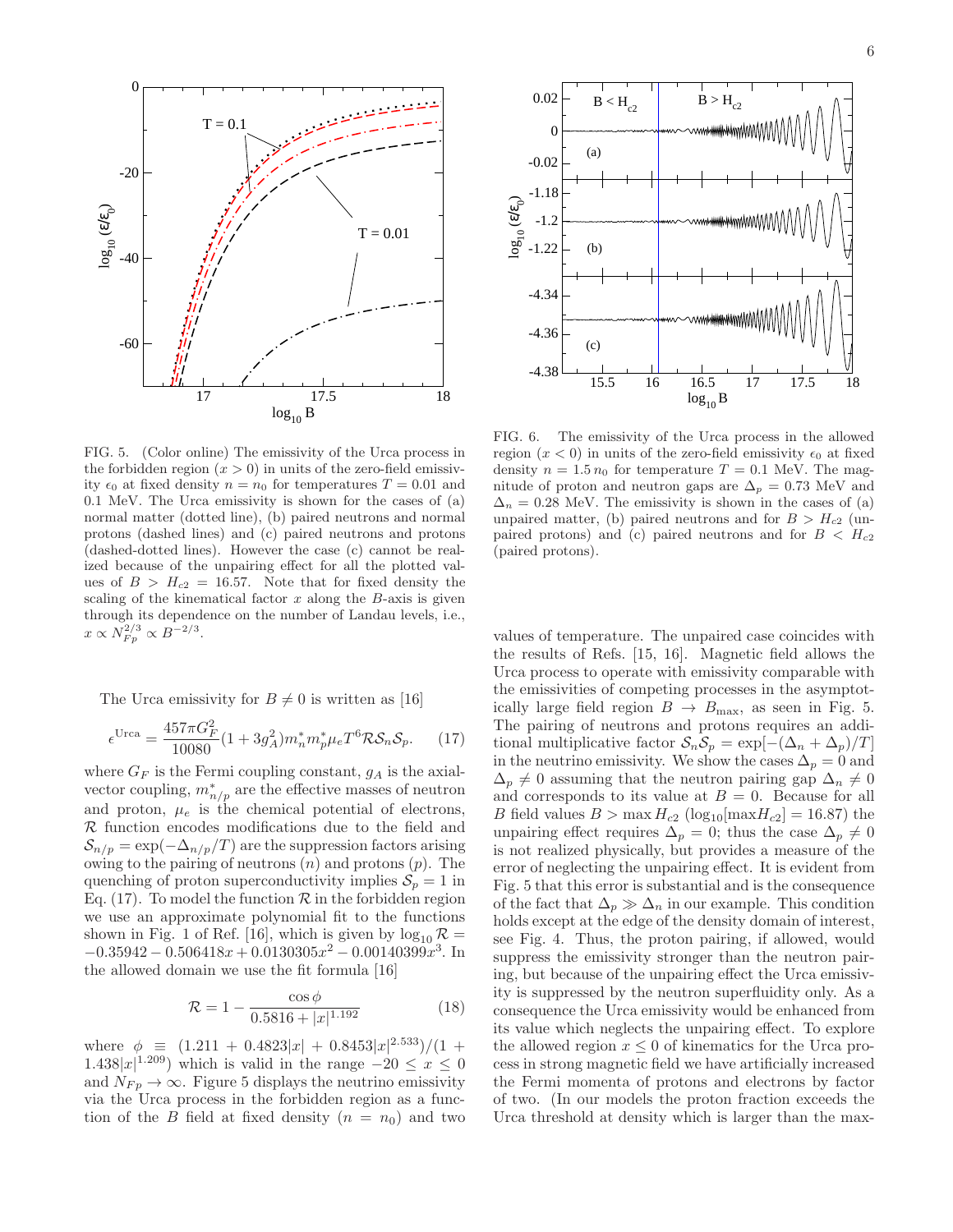imal density at which proton S-wave superconductivity exists). We also choose to work at density  $1.5 n_0$  because Urca process becomes operative in the high density domain. Figure 6 displays the neutrino emissivity of the Urca process in the allowed region as a function of the B field for unpaired matter and for cases  $B < H_{c2}$  (superconducting protons) and  $B > H_{c2}$  (non-superconducting protons). In the case of unpaired neutrons and protons (panel a), the  $B$  field induces de-Haas–van Alfven type oscillations in the emissivity around its value in the zero B field limit, as expected [15, 16]. For fields  $B < H_{c2}$ the emissivity is suppressed by neutron and proton pairing simultaneously; for  $B > H_{c2}$  protons are unpaired and the suppression is only due to paired neutrons. The transition from one regime to the other is seen as a jump in the emissivity in (b) and (c) of Fig. 6 at  $B = H_{c2}$ . The oscillations in (b) are around a value of emissivity which is about an order of magnitude smaller than the emissivity in the normal state, which reflects the suppression via neutron pairing only. If the unpairing effect was neglected the emissivity would have remained about 4–5 orders of magnitude below  $B = 0$  case.

Strong magnetic fields will influence the neutron superfluidity in the curst  $(S$ -wave) and in the core  $(P$ wave) differently. The S-wave condensate forms spin-zero Cooper pairs and the Pauli paramagnetic alignment of neutron spins along the B field will act to quench their pairing. Generally, this quenching is effective for fields larger than those discussed here  $(B > 10^{17} \text{ G})$ , but the value of the critical field depends on the gap in the zero field limit, which has an uncertainty of an order of magnitude. The P-wave condensate forms spin-one Cooper pairs and the magnetic field will align the spins of Cooper pairs without affecting their internal structure. Initial studies of P-wave pairing in strong fields show that there is no suppression of the pairing induced by the field [18]. Therefore, as far as the Urca process is concerned, we do not expect additional suppression of pairing due to the B field in the P-wave paired core.

Thus we conclude that the unpairing effect which destroys the proton condensate can strongly influence the neutrino emissivity via the Urca process in the cores of magnetars. These modifications may have important consequences on the modeling of thermal transients and cooling in magnetars.

There exists an additional channel of neutrino losses, which arises once the interaction energy of the  $B$  field with the spin of a nucleon becomes of the order of temperature - the direct bremsstrahlung process  $N \to N + \nu + \bar{\nu}$ , where N refers to a nucleon. This process is strictly forbidden in the non-magnetic case, but becomes operative in a strong enough  $B$  field, because of the paramagnetic splitting of the energies of nucleons in a strong B field. Spin-flip neutrino emission is effective within the window of splitting energies of the order of the temperature of ambient matter [19]. By the same argument as in the case of the Urca process above, the bremsstrahlung process  $p \to p + \nu + \bar{\nu}$  will remain intact in magnetars, in

contrast to the case of ordinary neutron stars, where it would be suppressed by the proton pairing at low enough temperatures.

#### B. Pair-breaking processes

The formation of nucleonic BCS condensates leads to the pair-breaking neutrino emission from each nucleonic condensate  $\frac{2}{3}$ . In this subsection we study how this subsection we study how the study how the study how the study how the study how the study how the study how the study how the study how the study how the study how



FIG. 7. (Color online) Neutrino emissivity via pair-breaking processes as a function of baryon density in units of  $n_0$  for  $B_{16} = 0$  (a),  $B_{16} = 0.5$  (b), and  $B_{16} = 1$  (c). The full pairbreaking emissivity is shown by solid lines and consists of  ${}^{1}S_{0}$ neutron pair emission for  $n_b/n_0 > 0.5$  and of the sum of  ${}^1S_0$ proton and  ${}^{3}P_{2}$  neutron pair emission for larger densities. The separate contributions of  ${}^{1}S_{0}$  proton and  ${}^{3}P_{2}$  neutron pairs are shown by dash-dotted and dashed lines, respectively.

tify the pair-breaking neutrino emission, consider their neutrino emissivity, which is given by  $(\hbar = c = 1, \text{ our})$ notations follow Ref. [25])

$$
\epsilon_n = \frac{4G_F^2 m_n^* k_{Fn}}{15\pi^5} T^7 a_n^{S/P} \left(\frac{\Delta_n^{S/P}}{T}\right)^2 \mathcal{I},\qquad(19)
$$

$$
\epsilon_p = \frac{4G_F^2 m_p^* k_{Fp}}{15\pi^5} T^7 a_p^S \left(\frac{\Delta_p}{T}\right)^2 \mathcal{I},\tag{20}
$$

where the subscripts  $n$  and  $p$  refer to neutrons and protons and the superscripts S and P refer to  ${}^{1}S_{0}$  and  ${}^{3}P_{2}$ pairing of neutrons.  $\Delta_n^P$  in Eq. (19) stands for the angle averaged value of the spin-triplet neutron gap, in which case it can be factored out of the integral  $\mathcal{I}$ . (The explicit form of the integral  $\mathcal I$  is not needed here and can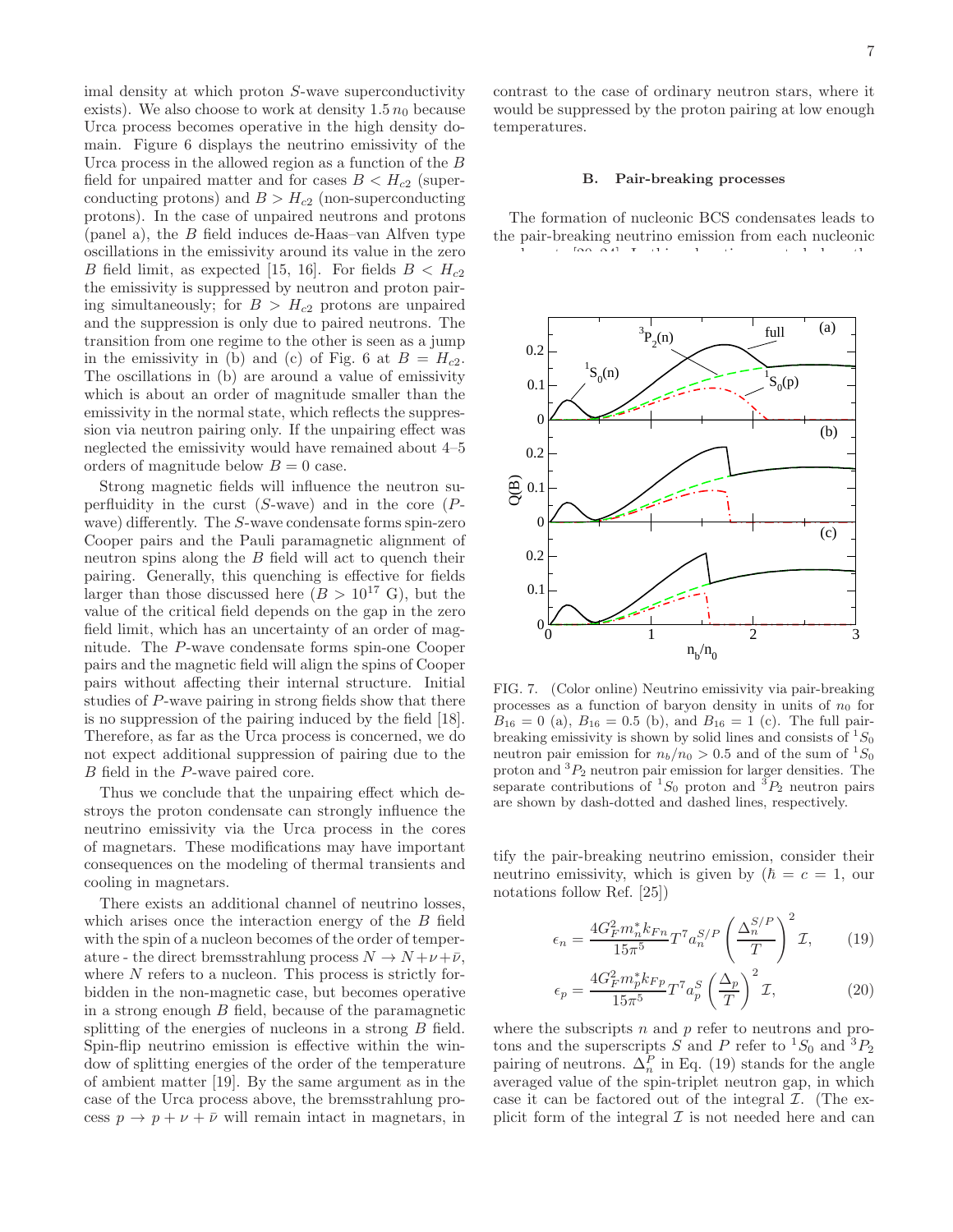be found, for example, in Ref.  $[25]$ . The *a*-coefficients are defined as

$$
a_n({}^1S_0) = \frac{4}{81}c_n^2{}_Vv_{Fn}^4 + \frac{11}{42}c_n^2{}_Av_{Fn}^2\chi_n,\tag{21}
$$

$$
a_p(^1S_0) = \frac{4}{81}c_{pV}^2 v_{Fp}^4 + \frac{11}{42}c_{pA}^2 v_{Fp}^2 \chi_p, \tag{22}
$$

$$
a_n(^3P_2) = \frac{c_{nA}^2}{2},\tag{23}
$$

where  $\chi_{n/p} = 1 + (42/11)(m_{n/p}^*/m_{n/p})^2$ ,  $c_{nV} = 1$ ,  $C_{nA} =$  $g_A, C_{pV} = 4 \sin^2 w - 1$ , and  $C_{pA} = g_A$ , with  $g_A \simeq 1.26$ and  $\sin^2 \theta_W = 0.23$ .

Figure 7 displays the functions

$$
Q_{n/p}(B)[\text{fm}^{-1}] = \frac{m_{n/p}^* k_{Fn/FP}}{m_{n/p}} a_{n/p}^{S/P} \left(\frac{\Delta_n^{S/P}}{T}\right)^2, (24)
$$

which are more convenient for our analysis than the emissivities as all common factors appearing in the emissivities (19) and (20) are discarded (including the temperature, which is assumed to be constant throughout the core and the inner crust of the star). In the crust of the star (i.e. for densities  $n \leq 0.5n_0$ ) the pair-breaking emission is due to the  ${}^{1}S_{0}$  paired neutron Cooper pairs. This process is unaffected by the unpairing effect and is shown for comparison. At larger densities, in the core of the star, neutron and proton Cooper pair-breaking processes contribute about equally to the neutrino energy loss in the zero-field limit [Fig. 7 (a)]. The influence of the unpairing effect is seen in (b) and (c) where we assume constant value of the field  $B_{16} = 5 \times 10^{15}$  and  $B_{16} = 10^{16}$  G. The constant B field removes the proton pair-breaking processes in the regions where  $B > H_{c2}$ locally, because the condensate vanishes in that region. As a consequence the total emission rate is reduced to its value corresponding to the emission by the P-wave condensate.

The unpairing effect will influence, apart from the emissivities of the magnetars, also their thermal inertia, because the absence of proton superconductivity will enhance the heat capacity of the star. As a consequence the timescale needed for the star's temperature to reach a given value will be larger than in the case of absence of unpairing. In superconducting stars the main source of heat capacity are electrons; in magnetars nonsuperconducting protons will approximately double the heat capacity of the core of the star. Thus, we anticipate that the proton and electron specific heats decrease linearly with temperature as in normal Fermi liquids, whereas the heat capacity of superfluid neutrons will be reduced by their superfluidity (exponentially in the case of S-wave pairing and as power-law in the case of Pwave pairing). The unpairing induced reduction of the neutrino emissivity and the increase of the specific heat of matter will both act to increase the cooling time-scale of the star.

## C. Relating the surface and crust-core boundary B fields

Because only the surface  $B_s \simeq 10^{15}$  G fields are observed in magnetars it appears to us useful to address the problem of relating these observed surface fields to those in magnetar interiors as predicted by theoretical models. Equilibria of magnetized neutron stars with superconducting cores have been constructed in Refs. [26, 27]. Both poloidal and toroidal fields, as well as their combinations have been considered. These studies suggest a linear relation of the form

$$
B_s \simeq \alpha_B H_b,\tag{25}
$$

where  $H_b$  is the field intensity at the outer boundary of the core and  $B_s$  is the surface field. For purely poloidal field Ref. [26] finds  $\alpha_B = \epsilon_b/3$  where  $\epsilon_b R$  is the thickness of the crust, R being the radius of the star. This relation was derived for low fields  $B \sim H_{c1}$ , where the role of the lattice of flux tubes can be neglected and these can be treated as isolated entities. Its validity for larger fields  $B \sim H_{c2}$ , more relevant to our discussion of the unpairing effect, is not known. Nevertheless, we extracted the values of  $\epsilon_b$  using our EoS shown in Sec. II assuming that the crust-core boundary is at  $n \approx 0.5n_0$ . We find that there is roughly two orders of magnitude drop in the field value between the crust-core boundary and the surface of the star. Specifically, for the 1.4  $M_{\odot}$  star model  $\alpha_B = 0.058$ and for the 2.67  $M_{\odot}$  star model  $\alpha_B = 0.021$  [28]. The study of Ref. [27], which uses a different method, suggests that the drop of the field from the magnetic pole to the base of the crust is smaller and in the limit of large fields is of order of unity. Clearly, further work is needed to establish the relation (25) in the strong-field regime  $B \sim H_{c2}$ . While the relation (25) is highly important for relating the physics of the unpairing effect to the observations of magnetars, our discussion and results are independent of the value of the coefficient  $\alpha_B$  appearing in that relation.

## V. SUMMARY AND OUTLOOK

We have calculated the critical field  $H_{c2}$  for unpairing for the proton condensate, including its coupling to the density of the background neutron condensate, using Ginzburg-Landau theory in the vicinity of superconducting-normal phase transition. We find that this coupling enhances the value of the critical field by  $\simeq 30\%$  (Fig. 4).

The composition of dense matter and the dependence of proton pairing gap on the Fermi momentum implies that the coherence length has a minimum as a function of density which translate into a maximum in the critical field (see Table I). The maximum is at the crust-core boundary and the critical field decreases towards the center of the star. Assuming the homogeneous constant B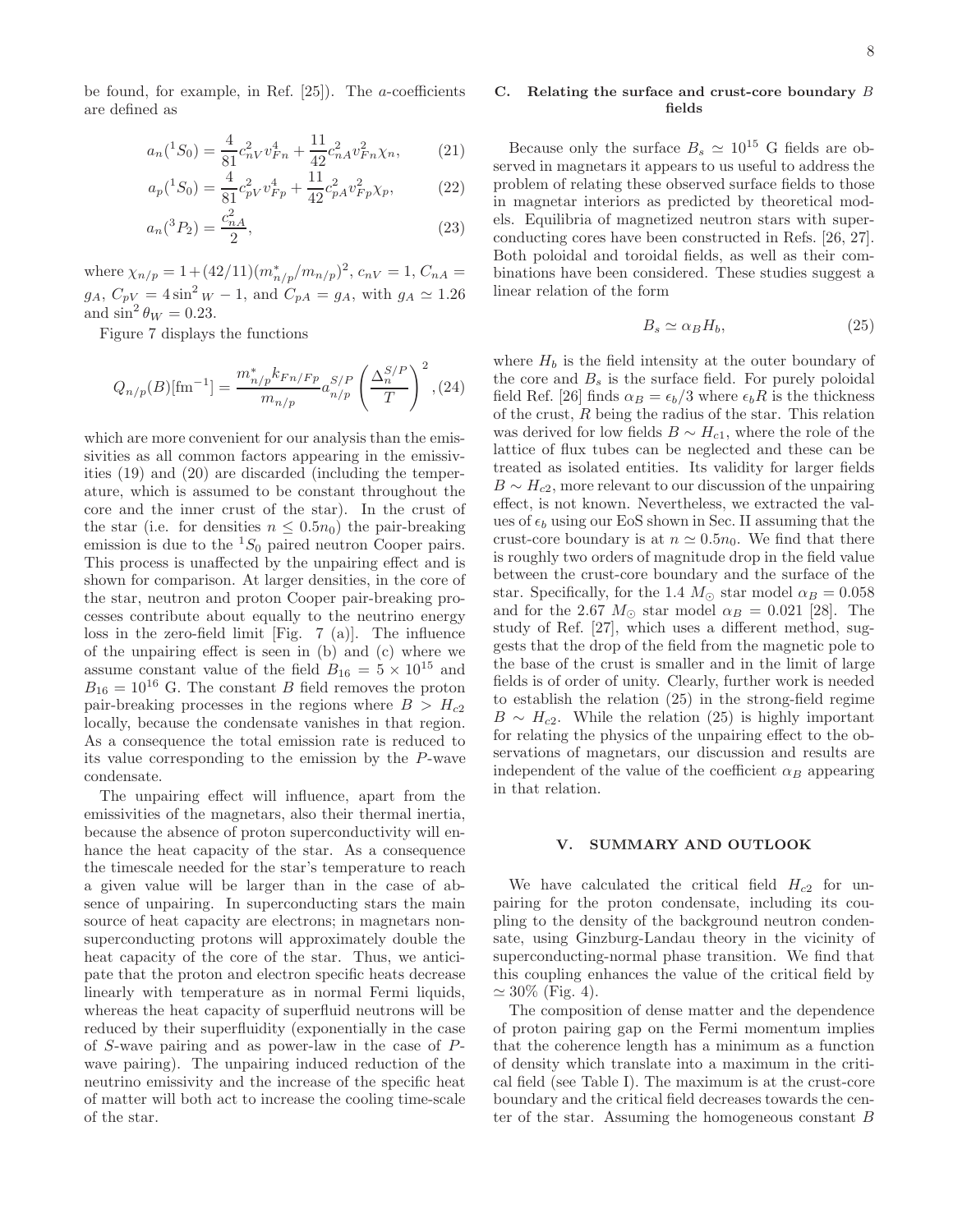field across the core and the inner crust of the star, implies that magnetars with interior fields  $B < \max H_{c2}$  are partially non-superconducting, whereas magnetars with  $B > \max H_{c2}$  are void of proton superconductivity.

The unpairing effect implies that the emissivity of the direct Urca process is only Boltzmann-suppressed due to neutron gap and therefore is more efficient than its counterpart in low-field matter, where there is an additional suppression due to proton pairing (see Figs. 5 and 6, which illustrate the argument in the allowed and forbidden kinematical domains, respectively). Unpairing further implies that the Cooper pair-breaking processes in protonic matter are absent; this reduces the local net pair-breaking emissivity of matter by a factor of a few (see Fig. 7). In addition unpairing increases the specific heat of magnetar cores and, therefore, the thermal inertia of the core by a factor of two. Combined, the decrease in pair-breaking neutrino emissivity and the increase of the specific heat will increase the cooling time-scale of the star. This would be counterbalanced by enhancement in the direct Urca cooling in the strong field limit. Detailed cooling simulations can reveal the relative importance of these different factors in the cooling of magnetars, which we have discussed separately.

It is not possible to state firmly whether the unpairing effect is operative in magnetars with observed surface B fields  $10^{15}$  G or not, because the topology and the strength of the interior fields are not known accurately. If there is an increase of the field from the surface towards the center of the star (say by a factor of 10 to 15), as suggested by a number of studies and broadly conjectured in the literature, then the unpairing effect implies that the observed magnetars are either partially or completely non-superconducting.

A separate issue, to be studied further, is the influence of the strong magnetic fields on the pairing in neutron matter. The S-wave neutron pairing will be suppressed by strong magnetic field due to the Pauli paramagnetic alignment of neutron spins along the B field. The Chandrasekhar-Clogston limiting field for the quenching of S-wave neutron superfluidity is close to the limiting fields compatible with gravitational equilibrium. On the other hand, the P-wave paired neutron fluid does not experience suppression in the B field [18].

#### ACKNOWLEDGMENTS

The work of M.S. was supported by the Alexander von Humboldt-Stiftung. A.S. was partially supported by a collaborative research grant of the Volkswagen Foundation (Hannover, Germany) and the Deutsche Forschungsgemeinschaft (Grant No. SE 1836/3-1). We are grateful to Mark Alford, John Clark, Nicolas Chamel, Chris Pethick, and Ira Wasserman for helpful feedback on early versions of this work.

#### Appendix: Fitting formulas

The pairing gap for neutrons in the core and the crust and for protons in the core of the star were fitted by suitable functions (a sum of a polynomial and an exponential function) which depend on the Fermi-momenta of respective particles at zero temperature. These are given by

$$
\Delta_n({}^1S_0) = 2.76991 - 2.17347 / \exp(k_{Fn}^2) - 5.91497 k_{Fn} + 17.653 k_{Fn}^2 - 19.1544 k_{Fn}^3 + 6.14977 k_{Fn}^4,
$$
\n(A.1)

for neutron superfluid in the crusts

$$
\Delta_n({}^3P_2) = 5.97989 - 2.45018 / \exp(k_{Fn}^2) - 9.76221k_{Fn} + 6.24521k_{Fn}^2 - 1.73691k_{Fn}^3 + 0.173889k_{Fn}^4,
$$
\n(A.2)

for the neutron superfluid in the core and using the CD Bonn interaction with Bruckner-Hartree-Fock spectrum, and

$$
\Delta_p(^1S_0) = -302.669 + 302.982 / \exp(k_{Fp}^2) - 8.3717 k_{Fp} + 369.944 k_{Fp}^2 - 160.227 k_{Fp}^3 - 11.3246 k_{Fp}^4,
$$
\n(A.3)

for the superconducting protons in the core. The effective masses of neutron and protons were assumed to be qual and given by the following fit formula

$$
\frac{m^*}{m} = 1.00661 - 0.649838k_F + 0.34416k_F^2 - 0.0441441k_F^3,
$$
\n(A.4)

where  $k_F$  stands for neutron or proton Fermi momentum. More accurate treatment would require different effective masses for neutrons and protons, but the corrections to the emissivities are expected to be small, in the range of a few percent.

- [1] G. Baym, C. Pethick, and D. Pines, Nature (London) 224, 674 (1969). P. Muzikar and C. J. Pethick, Phys. Rev. B 24, 2533 (1981). G. Mendell, Astrophys. J. 380, 515 (1991). A. D. Sedrakian and D. M. Sedrakian, ibid. 447, 305 (1995).
- [2] B. Link, Phys. Rev. Lett. **91**, 101101 (2003), astroph/0302441. K. B. W. Buckley, M. A. Metlitski, and A. R. Zhitnitsky, Phys. Rev. Lett. 92, 151102 (2004), astro-ph/0308148. K. B. Buckley, M. A. Metlitski, and A. R. Zhitnitsky, Phys. Rev. C 69, 055803 (2004), hep-